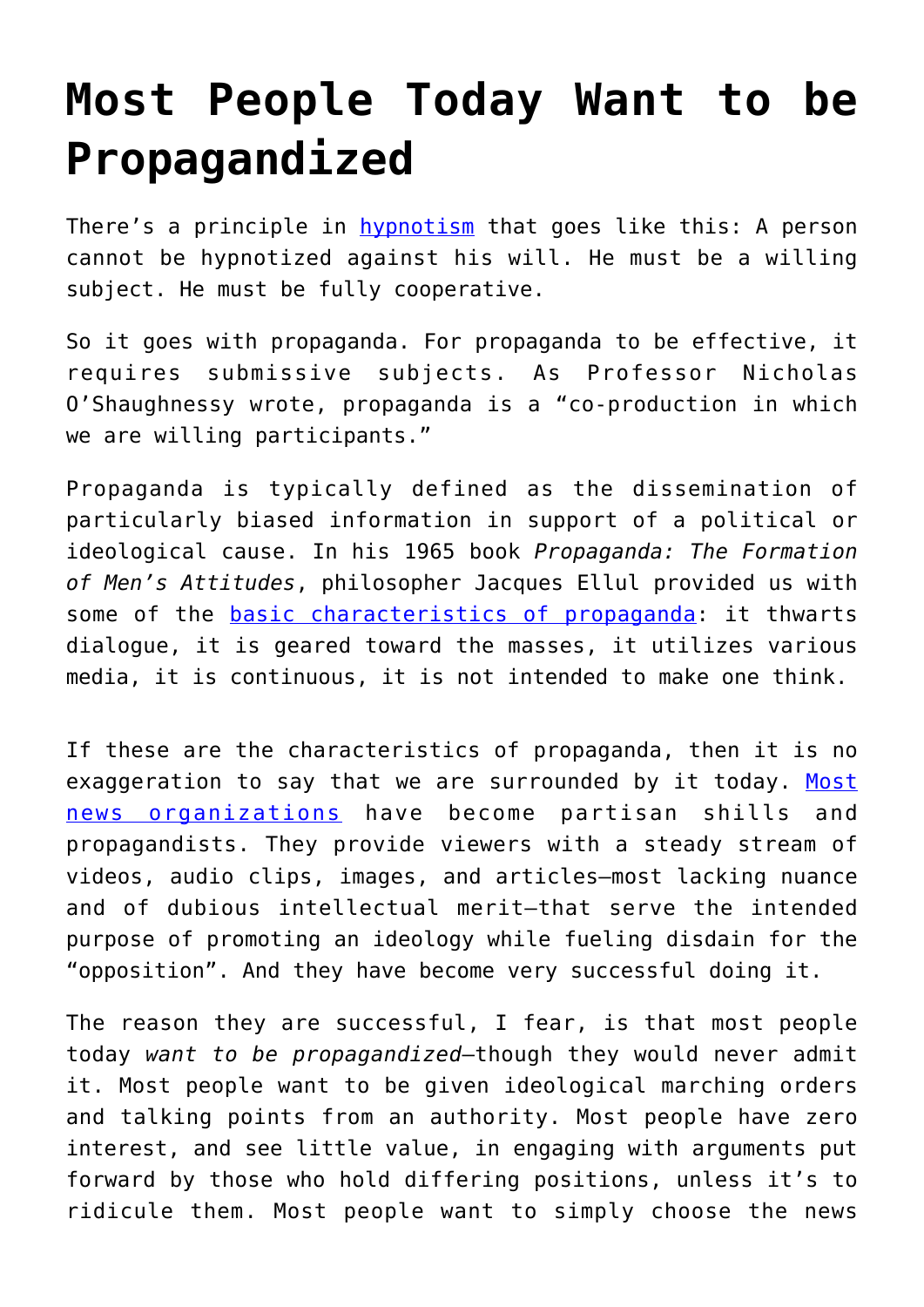media organizations that best fit with their selected ideological camps and immerse themselves in their informational streams.

This realization is unfortunate, but not really surprising. Over the past few hundred years we've had a massive democratization of public discourse and higher education in the West. A continually larger percentage of the population has gone to school for longer and longer periods of time, and has been given the impression that, as a result of this education, they are enlightened "critical thinkers" whose opinions have as much value as the next person's.

Yet, at the same time, we must confront the question raised by Dorothy Sayers in her famous 1947 essay ["The Lost Tools of](http://www.gbt.org/text/sayers.html) Learning"

*"Has it ever struck you as odd, or unfortunate, that today, when the proportion of literacy throughout Western Europe is higher than it has ever been, people should have become susceptible to the influence of advertisement and mass propaganda to an extent hitherto unheard of and unimagined?"*

The fact is, though everyone goes through the education system today, most are not provided with the building blocks of thought. Most are no longer taught logic. Most are not shown how to engage in rational debate.

And even if these skills were better taught in today's schools, I highly doubt that our situation would be that much better. If history and experience are any indicators, the difficult reality is that most people either don't possess the intellectual chops for doing battle with complex and controversial ideas, or they choose not to undertake the discipline necessary to acquire this skill.

In the past, when confronted with new or different ideas,